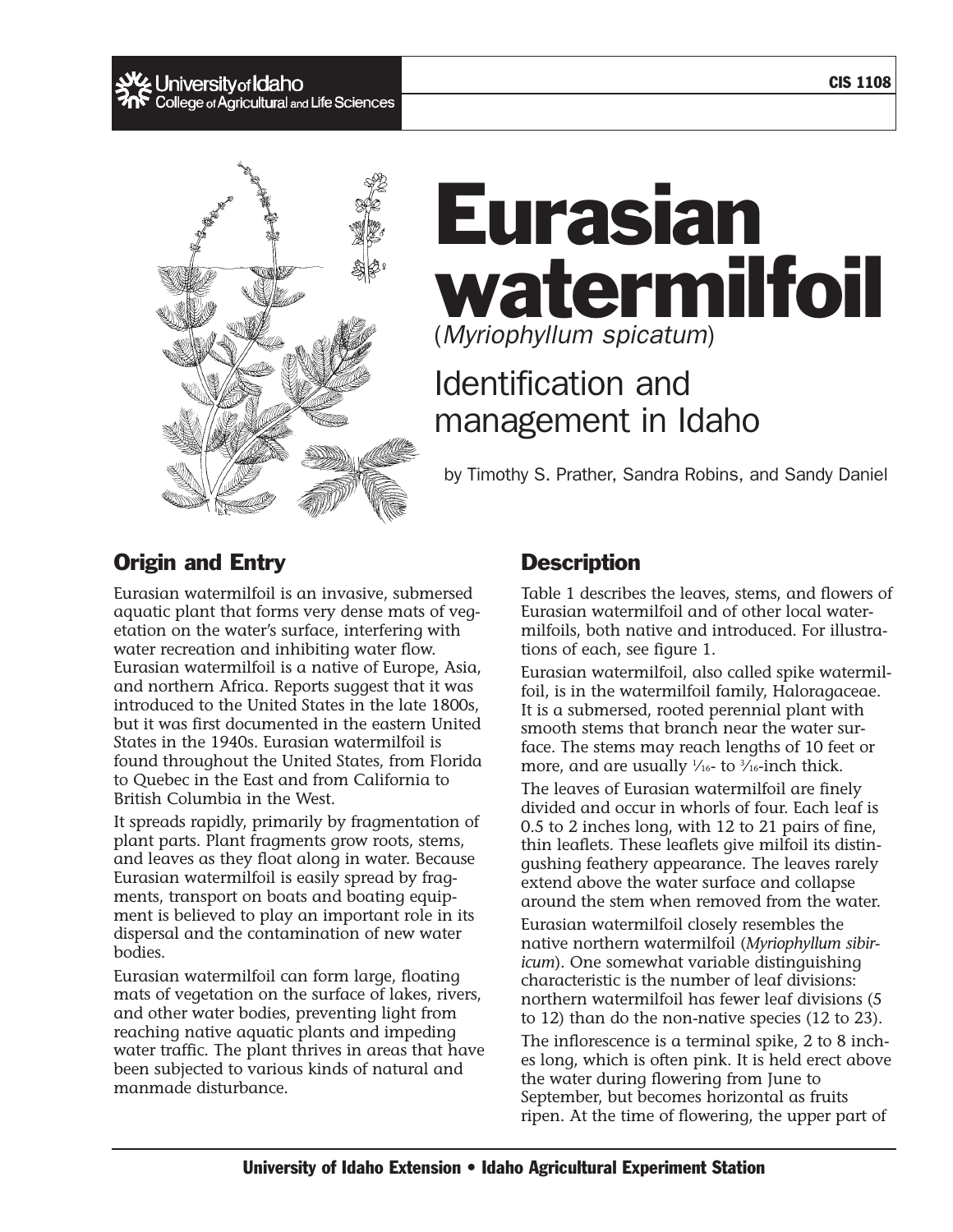|  |  | Table 1. A comparison of watermilfoils and similar species. |  |  |  |  |  |
|--|--|-------------------------------------------------------------|--|--|--|--|--|
|--|--|-------------------------------------------------------------|--|--|--|--|--|

| <b>Species</b>                                                                       | <b>Leaves</b>                                                                                                                                                                                                                                                                                            | <b>Stems</b>                                                                                                                                                                                                                            | <b>Flowers</b>                                                                                                                                                                                                                                                                                                                        |
|--------------------------------------------------------------------------------------|----------------------------------------------------------------------------------------------------------------------------------------------------------------------------------------------------------------------------------------------------------------------------------------------------------|-----------------------------------------------------------------------------------------------------------------------------------------------------------------------------------------------------------------------------------------|---------------------------------------------------------------------------------------------------------------------------------------------------------------------------------------------------------------------------------------------------------------------------------------------------------------------------------------|
| Eurasian watermilfoil<br>(Myriophyllum<br>spicatum)<br>Introduced                    | Arranged in whorls of 4, rarely 5.<br>around the stem at nodes<br>Generally has 12 or more pairs of<br>leaf divisions<br>No emergent leaves<br>0.5-2 inches long<br>Collapse around the stem when<br>out of water<br>No turions<br>(winter buds)                                                         | Smooth stems branch abundantly<br>near the water surface in water 3-<br>9 feet deep<br>Usually 5 feet long but may reach<br>lengths of 10 feet or more<br>Stem width almost doubles below<br>the inflorescence<br>Shoot tip tassel-like | Emergent flower stalks spike-like,<br>2-8 inches long<br>Small <b>pinkish flowers</b> are in the<br>axils of upper bract-like leaves<br>Floral bracts as long as fruits or<br>longer<br>Upper bracts subtending flowers<br>entire and ovate<br>Lower bracts subtending flowers<br>often pectinate (like teeth of a<br>comb)           |
| Northern watermilfoil<br>(Myriophyllum sibiricum)<br>Native                          | Arranged in whorls of 4 or 5 around<br>the stem at the nodes<br>Generally has 12 or fewer pairs of<br>leaf divisions<br>$\frac{5}{8}$ -1 $\frac{3}{16}$ inch long<br>Leaves sturdy and maintain their<br>spread-leaf shape when out of<br>water<br>No emergent leaves<br><b>Turions</b><br>(winter buds) | Stems rarely branch near the<br>water surface in water more than<br>3 feet deep<br>No change in stem width below the<br>inflorescence<br>Often whitish<br>Shoot tip knob-like                                                           | Emergent flower stalks spike-like,<br>1.5-4 inches long<br>Small <b>pinkish flowers</b> are in the<br>axils of upper bract-like leaves<br>Floral bracts shorter than fruits or,<br>rarely, equaling them in length<br>Upper bracts subtending flowers<br>entire and ovate-oblong<br>Lower bracts subtending flowers<br>mostly serrate |
| <b>Whorl-leaf watermilfoil</b><br>(Myriophyllum verticilla-<br>tum)<br><b>Native</b> | Arranged in whorls of 4 or 5 around<br>the stem at the nodes<br>3/4-1 3/4 inches long<br><b>Emergent leaves</b><br>Generally has 9-17 pairs of leaf<br>divisions<br>Turions<br>(winter buds) yellow-green                                                                                                | Stems rarely branch near the<br>water surface in water more than<br>3 feet deep<br>1-3 feet long<br>No change in stem width below the<br>inflorescence                                                                                  | Emergent flower stalks spike-like<br>Upper flowers with yellow-green<br>petals<br>Floral bracts very variable, from<br>one to 10 times length of the fruits<br><b>Bracts</b> subtending flowers pecti-<br>nate or pinnate, never entire                                                                                               |
| Andean watermilfoil<br>(Myriophyllum quitense)<br>Native                             | Arranged in whorls of 4 or 5 around<br>the stem at the nodes<br>%-1 inch long<br>Pectinately divided into 13-21<br>thread-like segments<br>Bracts ovate to oblong, %-% inch<br>long, and pectinate (comb-like) to<br>lightly toothed<br>Emergent leaves less than $\frac{3}{4}$ inch<br>long             | Simple or branched<br>1-3 feet long                                                                                                                                                                                                     | Inflorescence commonly forked<br>and submersed to emergent<br>Subtended by small, whitish, pecti-<br>nate (comb-like) bracts less than<br>$\frac{2}{16}$ inch long                                                                                                                                                                    |





Eurasian watermilfoil (*Myriophyllum spicatum*)

Northern watermilfoil (*Myriophyllum sibiricum*)

Whorl-leaf watermilfoil (*Myriophyllum verticillatum*)

Andean watermilfoil (*Myriophyllum quitense*)

Western watermilfoil (*Myriophyllum hippuroides*)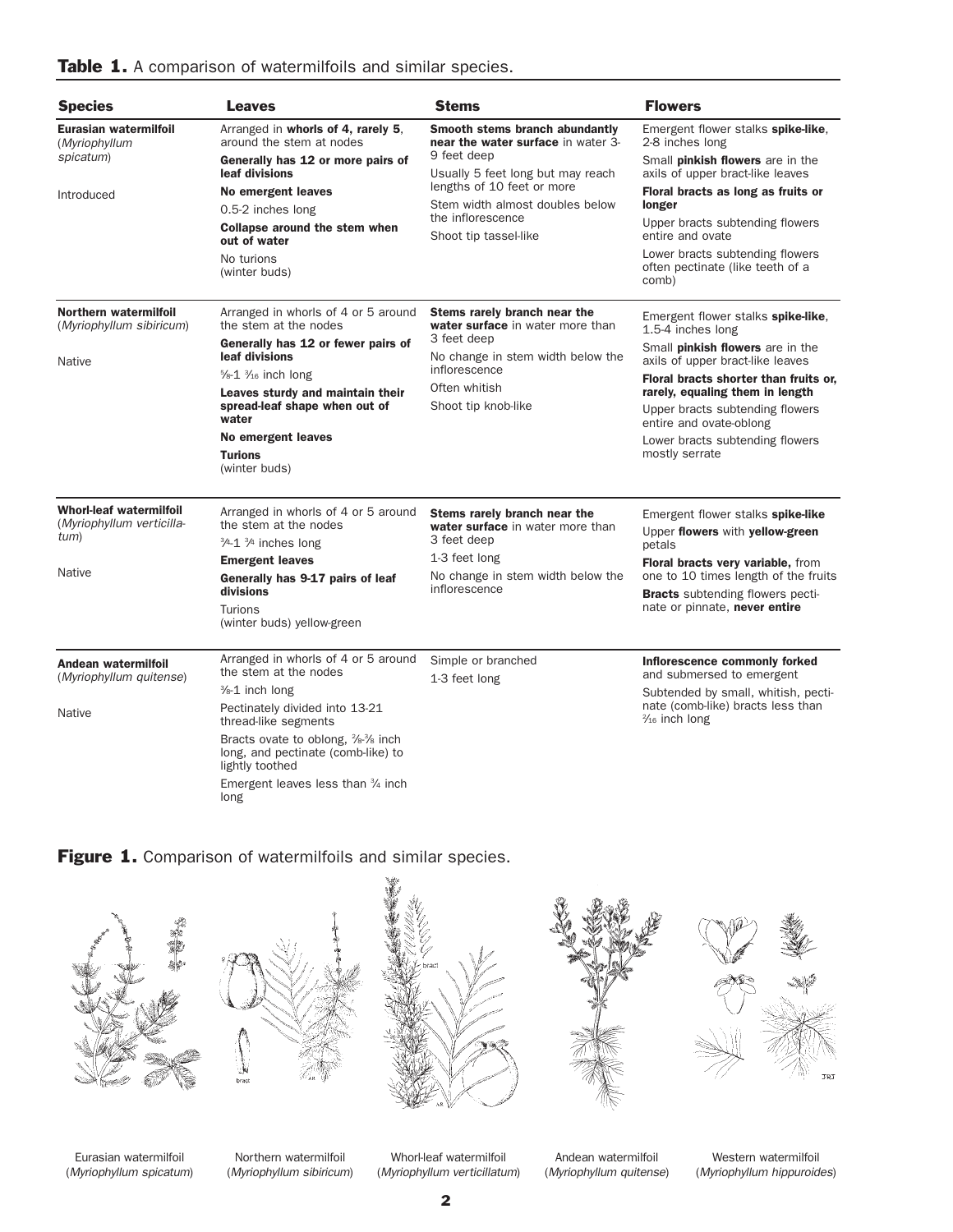| <b>Species</b>                                                                                      | <b>Leaves</b>                                                                                                                                                                                                | <b>Stems</b>                                                                                                                 | <b>Flowers</b>                                                                                                      |
|-----------------------------------------------------------------------------------------------------|--------------------------------------------------------------------------------------------------------------------------------------------------------------------------------------------------------------|------------------------------------------------------------------------------------------------------------------------------|---------------------------------------------------------------------------------------------------------------------|
| Western watermilfoil<br>(Myriophyllum hip-<br>puroides)<br><b>Native</b>                            | Arranged in whorls of 4 or 5 around<br>the stem at the nodes<br>Submersed leaves pinnately dissect-<br>ed into 13-23 thread-like segments<br>Bract leaves linear to oblong, with<br>serrate bracts           | Freely branched<br>4 inches to 2 feet long                                                                                   | Emergent flower stalks spike-like<br>Yellowish-white or cream-colored<br>flowers<br>Subtended by a bract-like scale |
| <b>Parrotfeather</b><br>(Myriophyllum<br>aquaticum)<br>Introduced                                   | Arranged in whorls of 4-6 around<br>the stem at the nodes<br>Has both emergent and sub-<br>mersed leaves<br><b>Emergent leaves</b> 1-1 % inch long,<br>with 9-18 linear segments on each<br>side of the leaf | <b>Stems stout,</b> $\frac{1}{16} - \frac{3}{16}$ inch thick<br>Submersed until time of flowering<br>6 inches to 3 feet long | Emergent flower stalks spike-like<br>White flowers<br>Subtended by a bract-like scale                               |
|                                                                                                     | <b>Submerged leaves</b> are more feath-<br>er-like, 1-2 inches long, with 25-37<br>thread-like divisions                                                                                                     |                                                                                                                              |                                                                                                                     |
| <b>Coontail</b><br>(Ceratophyllum<br>demersum)                                                      | Dense bulky whorls around the<br>stems<br>Usually 5-12 leaves per whorl<br>Each leaf forks into thread-like                                                                                                  | Long, stiff, brittle, with many<br>branches                                                                                  | Submersed, located in the leaf<br>axils<br>Inconspicuous                                                            |
| <b>Native</b><br><b>Note:</b> one of the few<br>genera of vascular plants<br>that do not have roots | segments with fine teeth along<br>one side of each segment                                                                                                                                                   |                                                                                                                              |                                                                                                                     |
| White water-buttercup<br><b>Whitewater crowfoot</b><br>(Ranunculus aquatilis)                       | Alternate<br>Of two types:<br><b>Submerged leaves finely divided</b><br><b>Floating leaves</b> broad, flat, 3-5,                                                                                             | Submerged, sparingly branched<br>Greater than 3/16 inch thick<br>3 feet long                                                 | Solitary and terminal on long<br>stalks<br>White, %% inch wide<br>Five sepals and petals                            |
| <b>Native</b>                                                                                       | palmately lobed                                                                                                                                                                                              |                                                                                                                              |                                                                                                                     |
| <b>Fanwort</b><br>(Cabomba caroliniana)<br><b>Native</b>                                            | Of two types:<br><b>Submerged leaves fan-shaped, 3/8-2</b><br>inches wide, arranged in pairs on<br>the stem; leaves opposite with<br>palmately finely dissected linear<br>segments                           | <b>Branched</b><br>6.5 feet long<br>Submerged stems have a tubular<br>appearance                                             | Mostly in the axils of floating<br>leaves<br>Small, white flowers with a yellow<br>base float on the water surface  |
|                                                                                                     | <b>Floating leaves small, linear to</b><br>oval, alternate, with the stem<br>attached at the center of the leaf                                                                                              |                                                                                                                              |                                                                                                                     |
| <b>Common bladderwort</b><br>(Utricularia macrorhiza)                                               | Finely divided into segments<br>Paired, bladder-like cavities<br>attached at leaf axils along stems                                                                                                          | Branched, up to 6 feet long<br>Free floating or sometimes<br>attached to substrate                                           | Occur on upright stalks above<br>water<br>Yellow, 2-lipped, with a 1-inch-wide                                      |
|                                                                                                     |                                                                                                                                                                                                              |                                                                                                                              | spur                                                                                                                |





Parrotfeather (*Myriophyllum aquaticum*)

Coontail (*Ceratophyllum demersum*)

White water-buttercup (*Ranunculus aquatilis*)

Fanwort (*Cabomba caroliniana*)



Common bladderwort (*Utricularia macrorhiza*)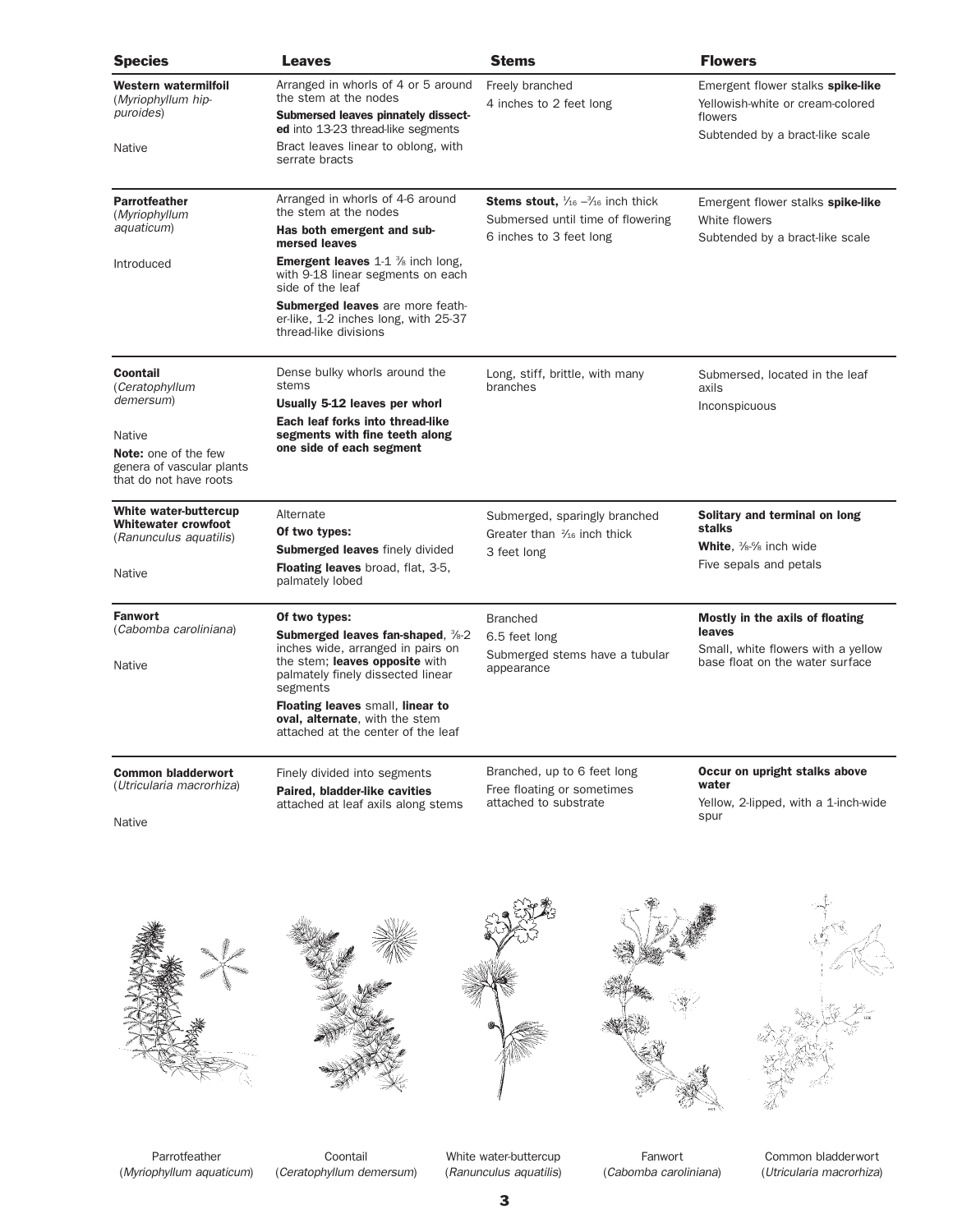the stem, below the inflorescence, is double the width of the lower stem.

The flowers are grouped in whorls of four. The lower whorls are female flowers and the upper male. The lower flowers are surrounded by floral bracts that are often longer than the flowers and have pectinate (comb-like, fringed) margins. Higher on the spike the bracts become shorter than the flowers, broader than long, and have entire margins.

The fruit is a hard, segmented capsule containing four seeds.

## **Biology**

Eurasian watermilfoil is found in lakes, ponds, rivers, irrigation canals, and other waterways in waters up to about 19 feet deep, depending on light penetration. Eurasian watermilfoil plants branch prolifically at the water surface, forming an interlaced canopy. Turbid water limits Eurasian watermilfoil to shallow rooting depths, whereas in clear waters it grows at greater depths. Although most frequently found in quiet bodies of water, it has also shown an ability to grow in rapidly flowing water. Eurasian watermilfoil occurs mainly in nutrient-rich lakes and waterways.

Eurasian watermilfoil may reproduce from seed, but the most efficient method of reproduction and spread is by fragmentation of plant parts. Plant parts break off and float to new locations, or plant tips are abscised, float for a period of time, and then settle to the bottom. The abscised tips develop roots that anchor the plant to the soil and, under favorable conditions, create new colonies.

During the fall, plants die back to the root crowns. In warmer climates where the water surface does not freeze, relatively little dieback occurs and watermilfoil frequently overwinters in an evergreen form. The root crowns begin growth in the spring when temperatures increase. Growing stem tips are tassel-like and often red early in the growing season.

Eurasian watermilfoil can develop into semiaquatic plants. The leaves of the semi-aquatic phase are smaller, stiffer, and have fewer divisions.

Flowering may occur from June to September. After flowering, spikes lie parallel to the water surface as fruits mature. The fruits float for a while, to allow for some dispersal in moving water. Seeds exhibit prolonged dormancy, and seedlings are rare.

## **Detection**

The process for detection of Eurasian watermilfoil should begin with a risk assessment. A risk assessment will determine if a survey is necessary and can help determine when and where to survey to maximize detection. Risk assessment and survey methods are described in the next two sections.

#### Risk Assessment

Use table 2 to assess the risk of infestation to water resources in your area. If a water body is high risk in the proximity category and high risk in one or more other categories you should consider conducting a survey.

#### Survey Methods

Once a risk assessment has been conducted and a water body is considered at risk, use the following procedure to detect Eurasian watermilfoil. First, survey all access points from the shore, including public boat ramps and both public and private boat docks. Second, conduct a survey along the shoreline downwind of the prevailing winds. To collect vegetation that appears suspicious, tie a rope to a garden rake, throw it into the water, and pull the rake to shore. Wear polarized sunglasses to improve visibility into the water when a glare is present.

After the shoreline survey, conduct a survey from a boat sometime during the months of July, August, and September. Choose a cloudless day with no wind. Use the garden rake to obtain samples of vegetation that could be Eurasian watermilfoil.

Another method for detecting Eurasian watermilfoil is to build a 4- to 6-inch-diameter tube fitted with glass on one end. Place the tube partially into the water (glass side down) and look down

#### Conducting a survey for Eurasian watermilfoil

*Timing*

• July through September.

*Priorities*

- Public and private access points.
- Windward side of lake or pond where depth is less than 30 feet and the surface is not shaded.

*Methods*

- Shoreline survey using a garden rake tied to a rope to collect plant samples.
- Boat survey on a calm, cloudless day using a garden rake tied to a rope to collect plant samples.
- Diver survey.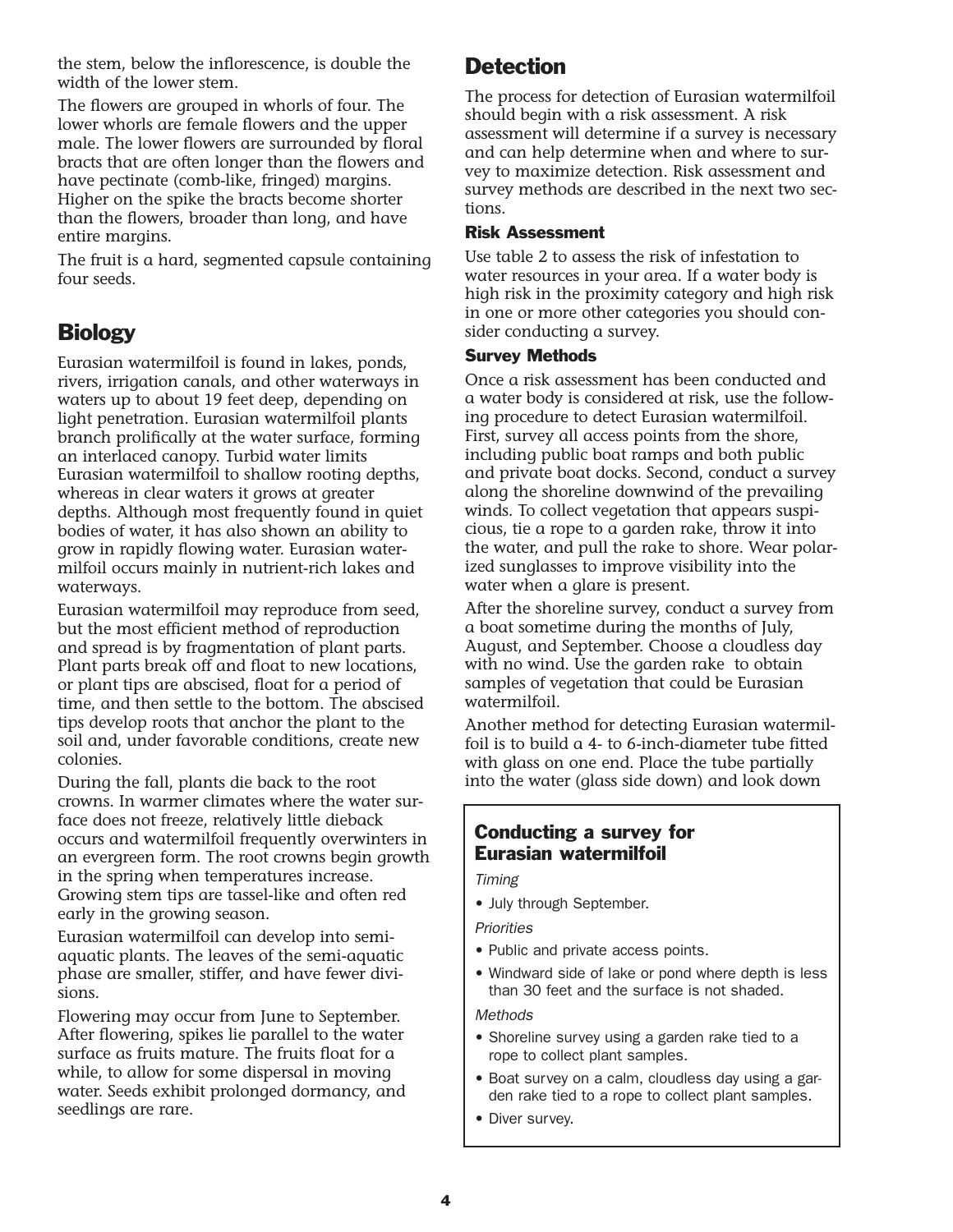**Table 2.** Risk assessment of water bodies susceptible to invasion.

| <b>Category</b> | <b>Description</b>                                                                     | <b>Risk</b> |
|-----------------|----------------------------------------------------------------------------------------|-------------|
|                 | Lake or pond within 1 day travel distance of currently                                 |             |
|                 |                                                                                        |             |
|                 | Lake or pond within weekend travel distance of a currently infested water bodyModerate |             |
|                 | Lake or pond more than weekend travel distance of a currently infested water body      |             |
|                 |                                                                                        |             |
|                 |                                                                                        |             |
|                 |                                                                                        |             |
| characteristics |                                                                                        |             |
|                 |                                                                                        |             |
|                 |                                                                                        |             |
|                 |                                                                                        |             |
|                 |                                                                                        |             |
|                 |                                                                                        |             |
|                 |                                                                                        |             |
|                 |                                                                                        |             |
|                 |                                                                                        |             |
|                 |                                                                                        |             |

into the water from the opposite end.

If you find Eurasian watermilfoil using these procedures, the infestation likely is at least 3 to 4 acres in size and it likely has been present for at least 3 years.

If you find no Eurasian watermilfoil during a shoreline or boat survey, the water body may not be infested or it could be newly infested. The only definitive survey technique for newly infested waters is to have divers trained in Eurasian watermilfoil detection survey the priority areas identified in the risk assessment. Divers can discover Eurasian watermilfoil at earlier stages in the invasion process than is possible using a shoreline and boat survey.

### Management

#### Prevention

*Education*—Educating boaters to remove all plant material from their boats and trailers before leaving a lake or pond should curtail the introduction of Eurasian watermilfoil to new waters. Providing wash stations at boat ramps will also reduce the chance of new introductions. *Bottom modification*—Bottom modification may prevent the establishment of Eurasian watermilfoil, particularly at boat ramps in areas of high recreational boating. Bottom modification normally consists of laying sand or gravel at the bottom of the ramp or boat launch area to prevent the rooting of any plant fragments that fall from trailers or boats as they enter or exit the lake. A fabric laid across the bottom also can prevent plants from emerging and from taking root.

Fabric barriers cost \$0.55 to \$0.95 per square foot of fabric, installed. If silt covers the fabric, plants can root on top of the fabric so the fabric must be kept clean to remain effective.

*Regulation*—County governments could institute regulations that would minimize the possibility of introduction and spread of Eurasian watermilfoil in newly created lakes and ponds. Counties could also develop weed-free standards for aquatic ornamentals sold for planting into ponds or lakes.

#### Mechanical Control

Several mechanical methods have been used to control Eurasian watermilfoil, but only a few are useful when the goal is removal of plants. Several mowers temporarily clear water channels for boating and swimming. Mowing, however, presents a problem if eradication is a goal because mowing creates plant fragments that are able to travel with water currents to new areas.

Diver hand pulling is a useful method of mechanical removal, but it requires divers trained to work in murky conditions to locate plants. A diver can easily handle one stem per square yard. However, as density and acreage increase, it becomes increasingly difficult and costly to remove plants. Higher plant density slows diver movement because it increases the turbidity of the water. Divers are unable to see clearly in the more turbid water, so hand pulling takes longer. Costs increase with increases in plant density and height (table 3).

#### Control with Herbicides

Herbicide use in aquatic systems requires consideration of many factors to ensure that public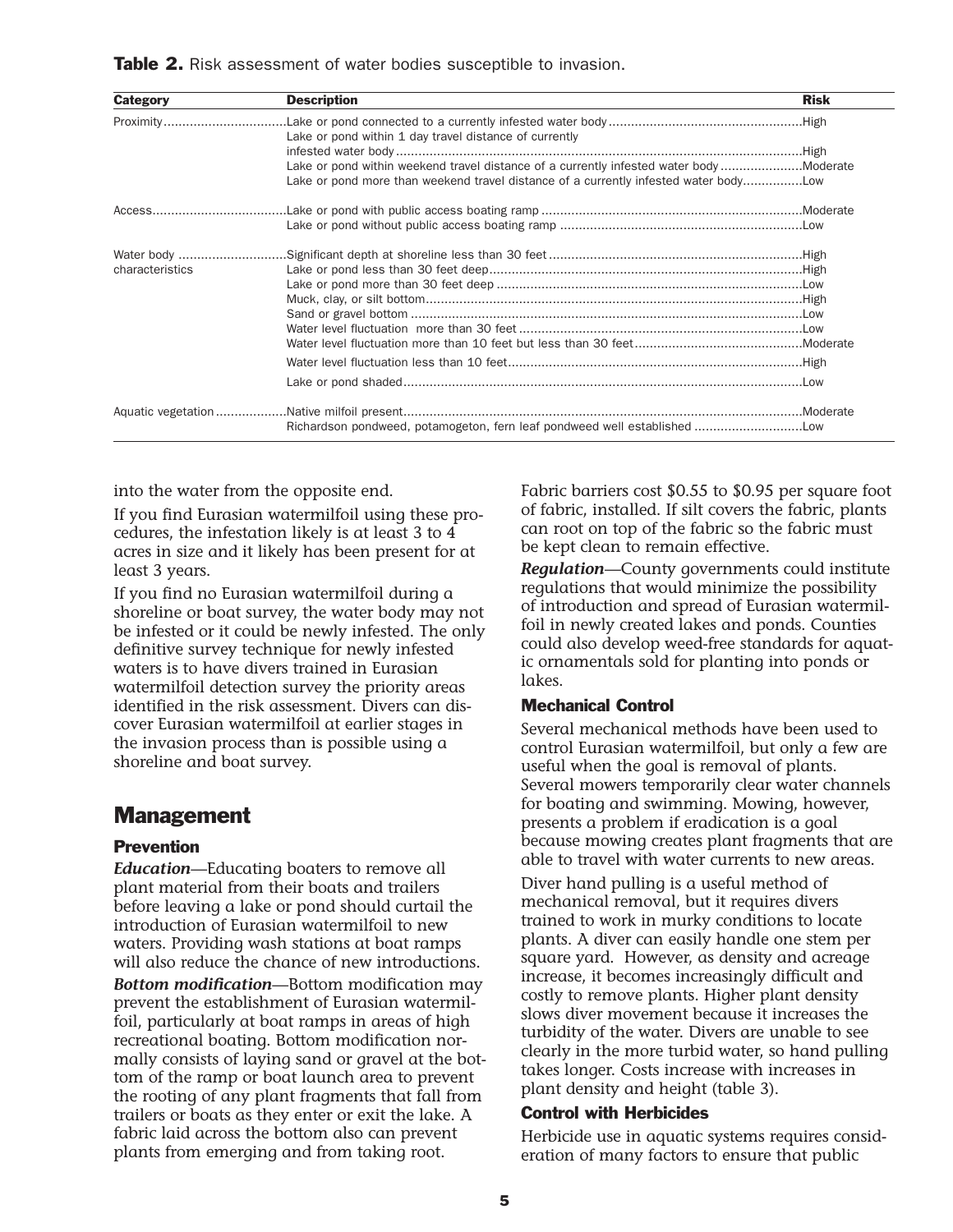**Table 3.** Estimated per-acre time and cost for diver hand pulling, based on plant height and density, 2000.

| <b>Plant height</b><br>(feet) | <b>Dense</b><br>6 plants/<br>square yard | <b>Moderate</b><br>$1$ plant/<br>square yard | Light<br>$1$ plant/<br>10 square yards | <b>Scattered</b><br>$1$ plant/<br>100 square yards |  |
|-------------------------------|------------------------------------------|----------------------------------------------|----------------------------------------|----------------------------------------------------|--|
|                               | 7 hours:<br>\$560/acre                   | 5 hours:<br>\$400/acre                       | 3 hours:<br>\$240/acre                 | 1 hour:<br>\$80/acre                               |  |
| 3                             | 12 hours:<br>\$960/acre                  | 6.5 hours:<br>\$520/accre                    | 4.5 hours:<br>\$360/acre               | 2 hours;<br>\$160/acre                             |  |
| 6                             | 24 hours:<br>\$1,920/acre                | 10 hours:<br>\$800/acre                      | 6 hours:<br>\$480/acre                 | 3 hours:<br>\$240/accre                            |  |
| $10^{\degree}$                | 30 hours:<br>\$2,400/acre                | 20 hours:<br>\$1,600/acre                    | 8 hours:<br>\$640/acre                 | 4 hours:<br>\$320/accre                            |  |

Note: Hours and costs based on diver cost of \$80/hour, including two divers and one top crew. Left of the dotted line indicates where herbicidal control is less expensive than diver hand pulling. a

Add 40-60% to the costs listed in the last row if plants are over 10 feet tall.

**Table 4.** Restrictions to herbicide use, cost of herbicide (2002 estimate), and type of herbicide used in aquatic systems for Eurasian watermilfoil control.

| <b>Herbicide</b>                                | <b>Wildlife toxicity</b> | Potable water use delay<br>(days)                                                                          | <b>Irrigation delay</b><br>(days) | <b>Herbicide movement</b> | Cost <sup>®</sup><br>$(\$/acre)$ |
|-------------------------------------------------|--------------------------|------------------------------------------------------------------------------------------------------------|-----------------------------------|---------------------------|----------------------------------|
| $2,4-D$<br>(Navigate,<br>Savage,<br>Aqua-Kleen) | Invertebrates            | 21                                                                                                         | 21                                | <b>Translocates</b>       | \$1,200 to \$1,700               |
| Diguat<br>(Reward)                              | Safe                     | 3                                                                                                          | 3                                 | Contact                   | \$400                            |
| Endothall<br>(Aquathol<br>Super K Granule)      | <b>Fish</b>              | 3                                                                                                          | 5                                 | Contact                   | \$500-\$700                      |
| Fluridone<br>(Sonar, Avast)                     | Safe                     | O <sup>b</sup>                                                                                             | $7$ or $30^\circ$                 | <b>Translocates</b>       | \$1,500                          |
| Glyphosate<br>(Rodeo)                           | Safe                     | When concentration less than<br>0.7 ppm, or 48 hours after<br>application if within 1/2 mile<br>of intake. | $\circ$                           | <b>Translocates</b>       | \$300                            |

<sup>®</sup>Cost includes herbicide and application costs; in the case of Reward, costs also include administrative cost (Reward + applicator cost = \$250/acre, and administrative costs, including notices, mailings, and water samples = \$150/acre).

See label for restrictions for use around potable water intakes.

c Irrigation delay is 7 days for lakes, 30 days for ponds.

health is protected and that injury to non-target aquatic organisms is minimized (table 4). Safety to aquatic organisms varies with the herbicide. With all herbicides, however, take into account the effect of decaying plant material on oxygen levels. Plants killed by herbicides begin to decompose, a process that removes oxygen from the water. If too much oxygen is removed, aquatic organisms can suffocate.

Most herbicide labels detail how to apply herbicide to reduce the possibility of oxygen loss. For example, applying herbicide to less than onehalf of the surface area of the water body will prevent oxygen deprivation.

Additional regulations will likely affect the ability to use herbicides in water, notably those related to the National Pollution Discharge Elimination System (NDPES), which may require permitting

through the Clean Water Act. For more information, contact the Idaho Department of Agriculture, Idaho Department of Water Resources, and Idaho Department of Environmental Quality.

*2,4-D*—2,4-D is a translocating herbicide sold as Navigate, Savage, and Aqua-Kleen. These formulations include both liquids and granules. Both types of formulation will sink, but the granules will penetrate waters where a thermocline forms a barrier to liquid formulations. The herbicide is most effective if applied in spring or early summer. Best control is realized with two applications, one in spring and the other in late summer. Effects of the herbicide are visible within 14 days of application, and plants die within 4 to 6 weeks.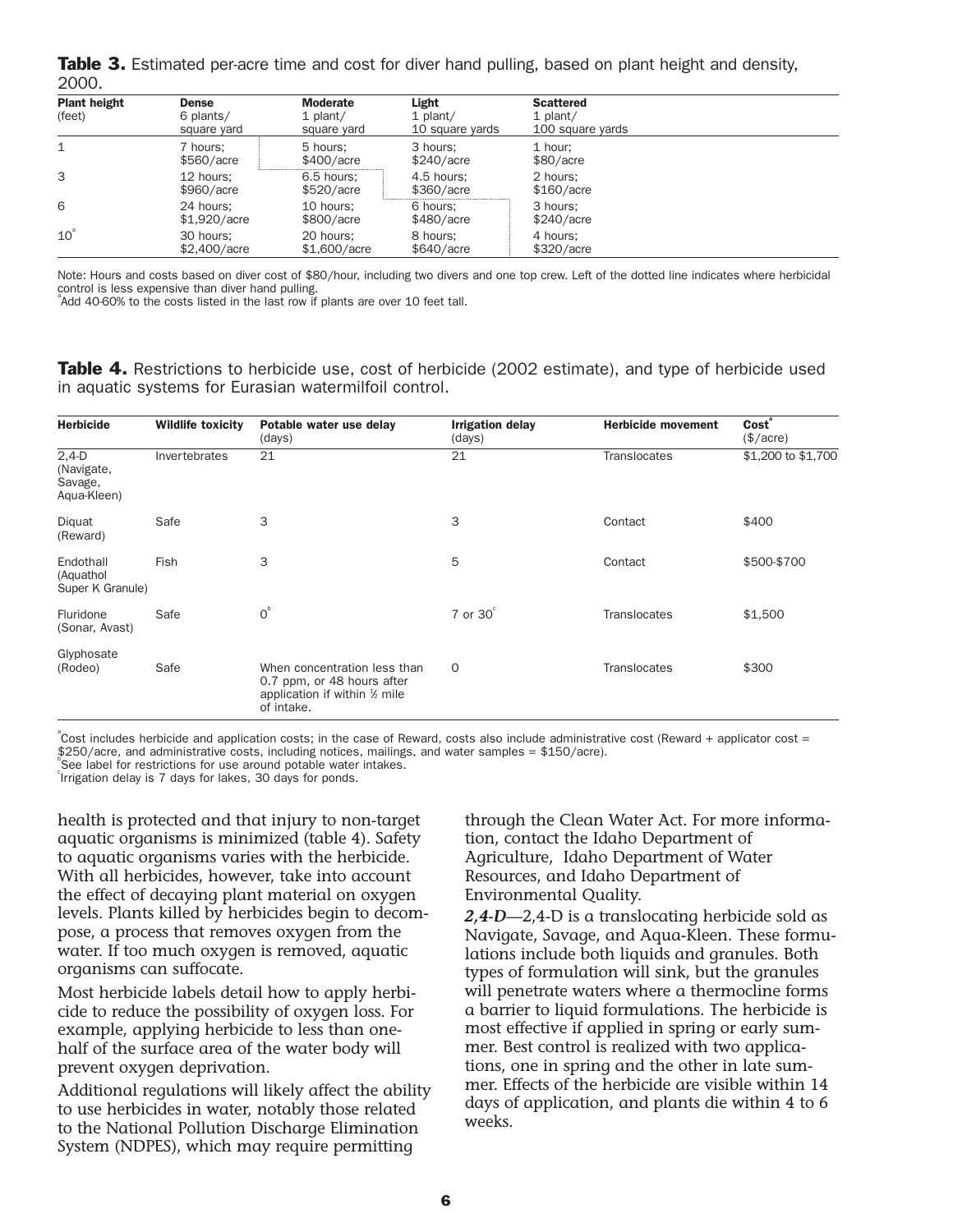*Diquat*—Diquat is a contact herbicide so foliage that comes into contact with the herbicide is the only portion of the plant affected. Contacted foliage dies quickly, but plants may resprout, recovering in a few weeks to a few months.

*Endothall*—Endothall is a contact herbicide so only foliage in contact with the herbicide will die. It is fast acting; foliage dies within 1 to 2 weeks. Plants may recover after a few weeks to several months.

*Fluridone*—Fluridone is a slow-acting, translocating herbicide that is sold as Sonar 4AS and Sonar 5P or Sonar 5 RP. Apply fluridone in the spring or early summer for best results in still water. The concentration effective for Eurasian watermilfoil control must be maintained for up to 8 weeks since the herbicide is very slow acting.

*Glyphosate*—Glyphosate is a translocating herbicide that is applied to the floating or emergent foliage and is sold under the trade name Rodeo. The herbicide is not effective in water because soil and organic particles floating in the water bind to the herbicide.

Illustration credits: Eurasian watermilfoil, parrotfeather, and coontail aquatic plant line drawings are the copyright property of the University of Florida Center for Aquatic Plants (Gainesville), used with permission.

Northern watermilfoil and whorl-leaf watermilfoil illustrated by Anne Rogelberg. Reprinted with permission from N.H. Holmgren, The Illustrated Companion to Gleason and Cronquist's Manual, p. 290, copyright 1998, the New York Botanical Garden.

Fanwort illustrated by Mary C. Easton. Reprinted with permission from N.H. Holmgren, The Illustrated Companion to Gleason and Cronquist's Manual, p. 44, copyright 1998, the New York Botanical Garden.

Common bladderwort illustrated by Lucille Kopp Blum. Reprinted with permission from N.H. Holmgren, The Illustrated Companion to Gleason and Cronquist's Manual, p. 464, copyright 1998, the New York Botanical Garden.

Andean watermilfoil, western watermilfoil, and white water-buttercup reprinted by permission of the University of Washington Press from C. Leo Hitchcock, Arthur Cronquist, Marion Ownbey, and J.W. Thompson; Vascular Plants of the Pacific Northwest, copyright 1961.

**The authors**—Timothy S. Prather, Extension Weed Specialist, and Sandra Robins, Plant Taxonomist, University of Idaho Department of Plant, Soil, and Entomological Sciences and Sandy Daniel, Weed Superintendent (retired), Kootenai County Noxious Weed Control Department.

Pesticide Residues—Any recommendations for use are based on currently available labels for each pesticide listed. If followed carefully, residues should not exceed the established tolerances. To avoid excessive residues, follow label directions carefully with respect to rate, number of applications, and minimum interval between application and reentry or harvest.

Groundwater—To protect groundwater, when there is a choice of pesticides, the applicator should use the product least likely to leach.

Trade Names—To simplify information, trade names have been used. No endorsement of named products is intended nor is criticism implied of similar products not mentioned.